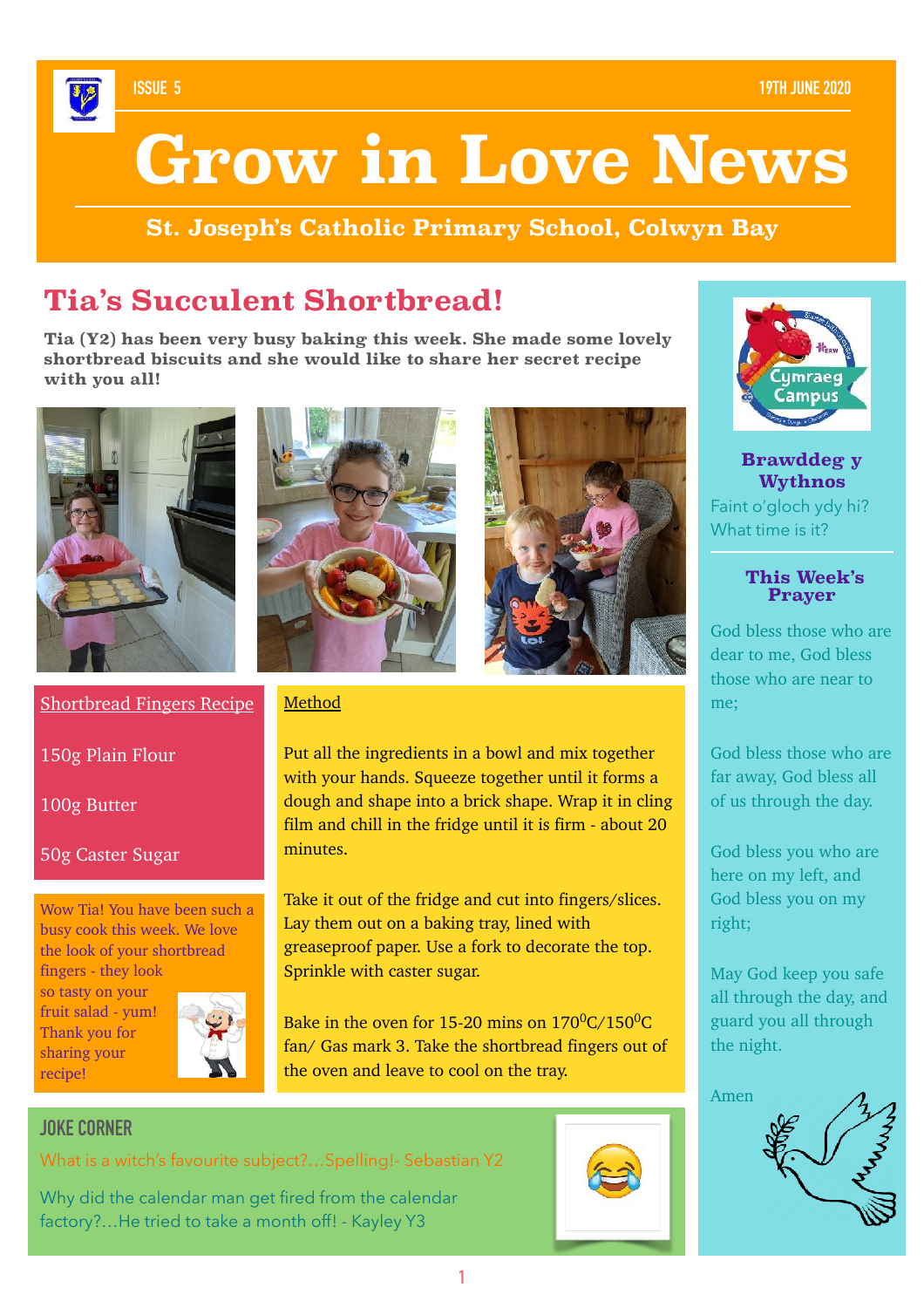# **Cheski and Vegas - Beach Dream!**

Cheski (Y5) has been spending lots of time during lockdown with her gorgeous pony Vegas. Here are some snaps of them together at the beach.



You are such a lucky lady Cheski, Vegas is absolutely beautiful…and he is very lucky to have such a lovely, caring owner too!

## **Home Entertainment**

Benjamin (Y1) has been making his own games and solving puzzles.

What a great idea Benjamin, this looks like great fun!



Wow Louis, not only have you been doing online learning but you have also been going to Chinese School too - this is amazing!





## **Chinese School**

I was on Sam and Shaun's Big Cook Out last week on BBC. They came to my weekend Chinese School to make their show with my Chinese teachers. I was doing paper folding and learning Chinese.

Louis (Y2)

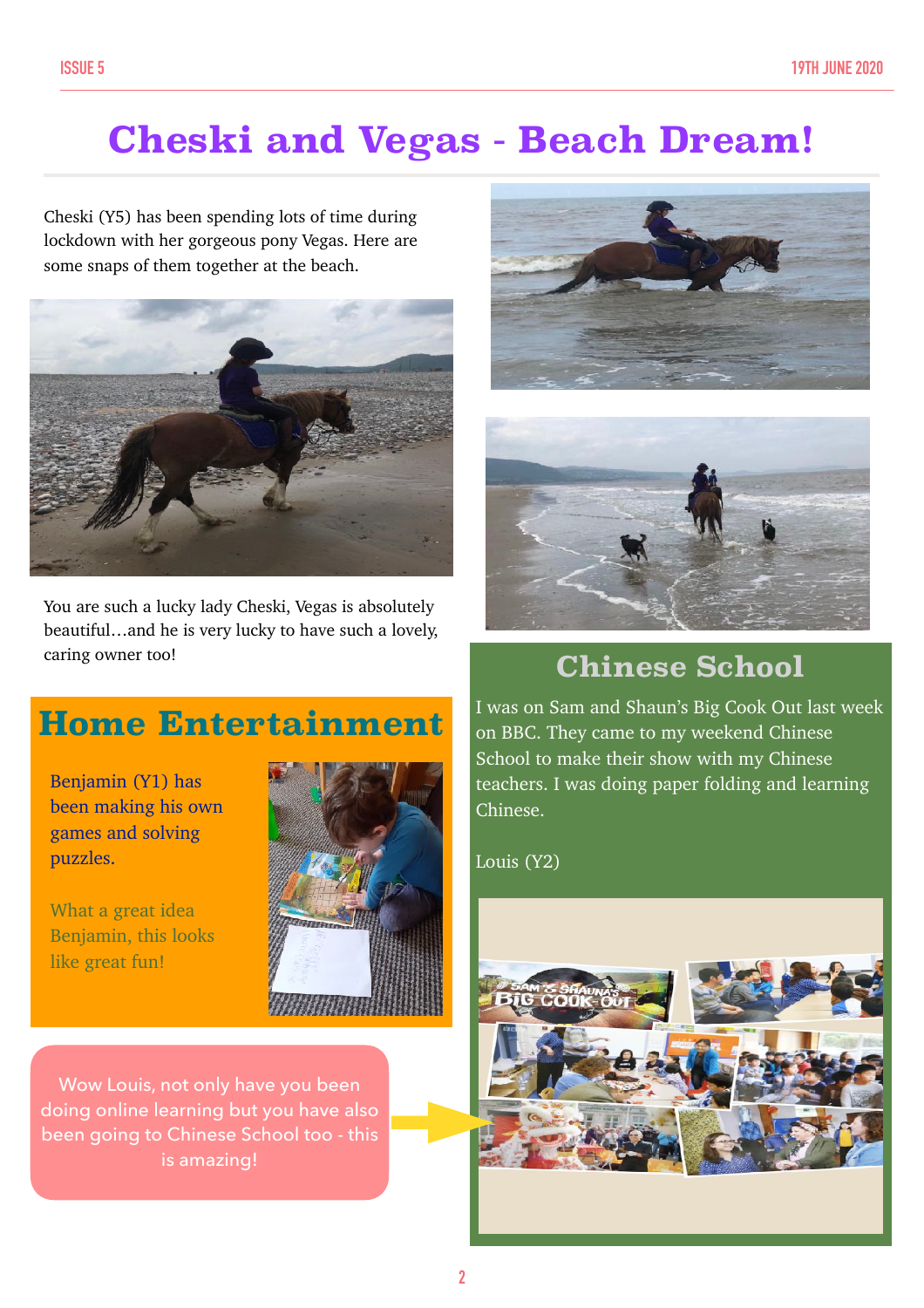# **Suzi's Computer Art**

Suzi (Y5) has been exploring how to create artwork on her laptop. We are very impressed with her creative graphics that she has designed. Suzi has

even been using them as backgrounds in her Teams chats. Super IT skills Suzi, keep up the great work!







 $10Y$ Nhs











I went on a walk with my Mum, brother and sister to a place called 'Maiden's Leap'. On the way we saw horses, after the horses we went on a rope swing and it was so much fun!

## Alannah (Y5)

Wow Alannah, this sounds like a great day out -

# **Healthy Eating Week@Home!!!**

So next week 22nd-26th June we will be taking part in the BNF Health Week. (British Nutrition Foundation)

Keep an eye out on your online learning platforms - SeeSaw and Google Classroom for 'Health Challenges' set by your teachers.

We are looking forward to hearing about what healthy recipes you have cooked up and what exercises you have tried.

We will even end the week with a 'Stay at Home St. Joseph's Sports Day'. Your teachers will keep you informed online.